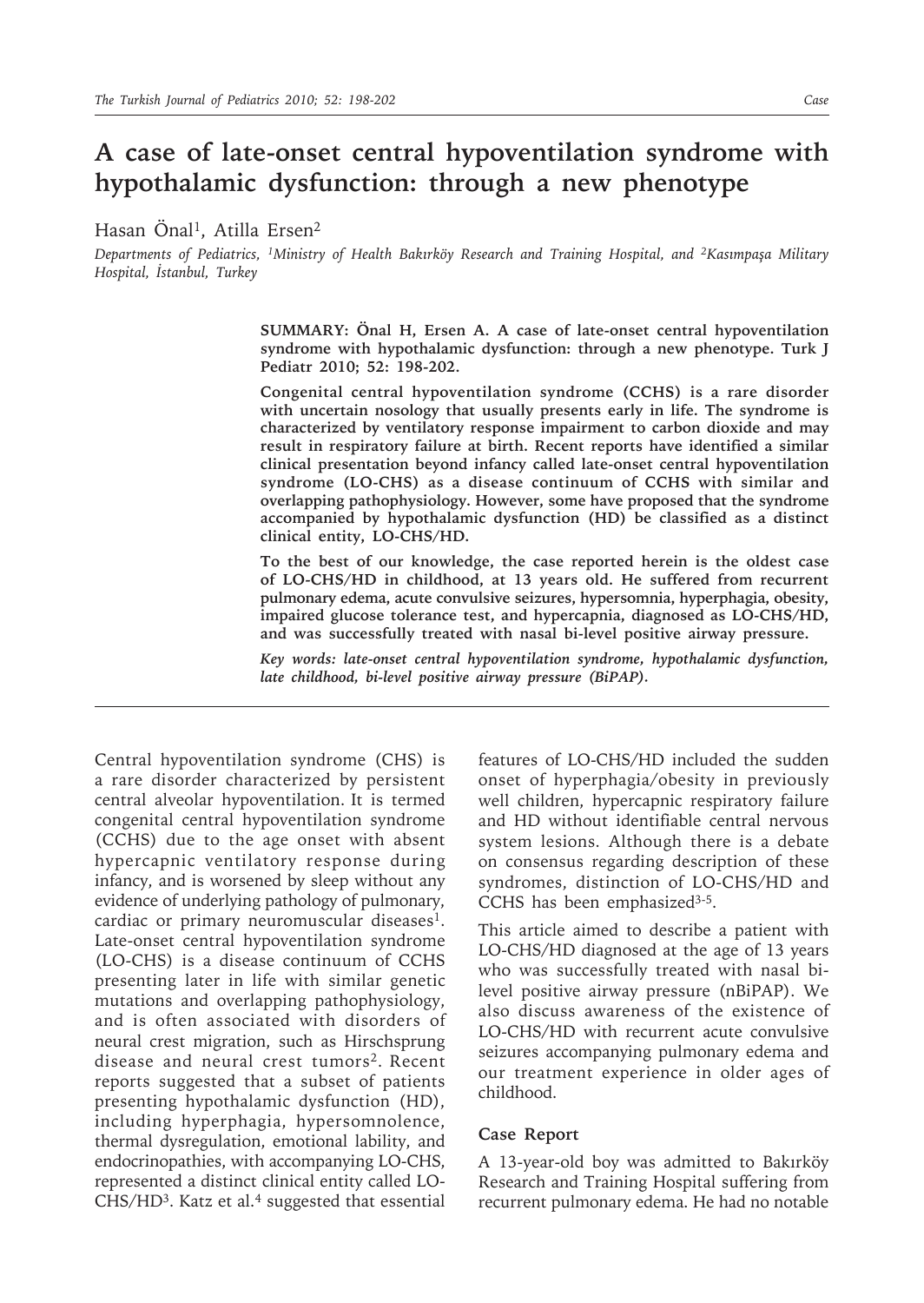health problem, but in the previous three years had had three episodes of pneumonia and acute convulsive seizures complicated with hypercapnic respiratory failure. He was born at term, weighing 3000 g from non-consanguineous parents after an uncomplicated pregnancy and delivery. On his medical history, his parents had recognized stuttering and strabismus at two years of age. His school performance was poor and the parents complained of hypersomnia and rapid weight gain in the last four years. The patient had two subsequent hospital admissions for acute convulsive seizure accompanied by fever, hypoxia, generalized tonic-clonic seizure, and unconsciousness at 10 and 12 years of age. His discharge diagnoses were pneumonia after neurological and cardiac examinations with normal cranial computerized tomography (CT), electroencephalography (EEG) and echocardiography.

At 13 years of age, he was admitted to our emergency service with a diagnosis of respiratory failure and convulsive seizure. He had a two-day history of cough, fever and tachypneic respiratory pattern. His physical examination revealed an unconscious male with cyanosis and generalized tonic-clonic seizures. He was dyspneic, tachypneic and tachycardic (heart rate 140 beats/min). On auscultation of the lung, there were decreased breath sounds and diffuse rales. His abdomen was soft with palpable liver tip on the right. The patient was noted to have hypoxemia and acidosis. Arterial blood gas on room air demonstrated pH: 7.24, PaO<sub>2</sub>: 31.8 mmHg, PaCO<sub>2</sub>: 76 mmHg, and HCO3: 31.4 mmol/L. Laboratory studies revealed normal laboratory values for electrolytes, hemotocrit, amino/ organic acids, lactate, and ammonia. Seizures resolved spontaneously with only oxygen supplementation following a post-ictal period of 30 minutes. Pulmonary edema was recognized on chest X-ray and CT. Cardiac evaluation with echocardiography excluded cardiac anomalies. Neurological counseling was normal with the EEG of normal tracing. Further workup revealed normal spinal and brain magnetic resonance imaging. His body mass was 26 kg/ m2. Both his genital stage and pubic hair stage were Tanner I, and history of learning disability, hyperphagia and rapid weight gain directed us to endocrinological and genetic consultation. Oral glucose tolerance test (OGTT) showed

impairment (glucose: 133.8 mg/dl, insulin: 118 mU/ml in 2nd hour), but we obtained normal levels of thyroid hormones, cortisol, prolactin, and luteinized and follicle stimulating hormone. Abdominal ultrasonography evaluation excluded the presence of abdominal lesions. Genetic screening for Prader-Willi syndrome verified normal genetic structure. Pulmonary function testing and pulmonary perfusion scintigraphy were normal.

Although overnight capnometry was not performed, detection of daytime hypercapnia in arterial blood gas without signs of respiratory efforts after pulmonary status had been stable and recognition of recurrent pulmonary edema in the medical history raised the suspicion of central hypoventilation. Overnight polysomnography revealed that an oxygen saturation of 77% on room air during wakefulness decreased 50% without snore or any remarkable respiratory effort at sleep onset. Additionally, we observed braditachyarrhythmias synchronized with oxygen desaturations (Fig. 1). Central hypoventilation was confirmed by polysomnographic recordings. Treatment with medroxyprogesterone acetate at 10 mg/day was initiated. We observed medication efficacy on hypercapnia only in the daytime but not during sleep and the patient achieved resolution of the hypersomnia. Since increase in continuous positive airway pressure (nCPAP) from 4 cm  $H_2O$  to 10 cm  $H_2O$  did not improve the abnormal respiratory pattern and the patient could not tolerate it, we switched to nBiPAP.



**Fig. 1.** Overnight polysomnography report of the case.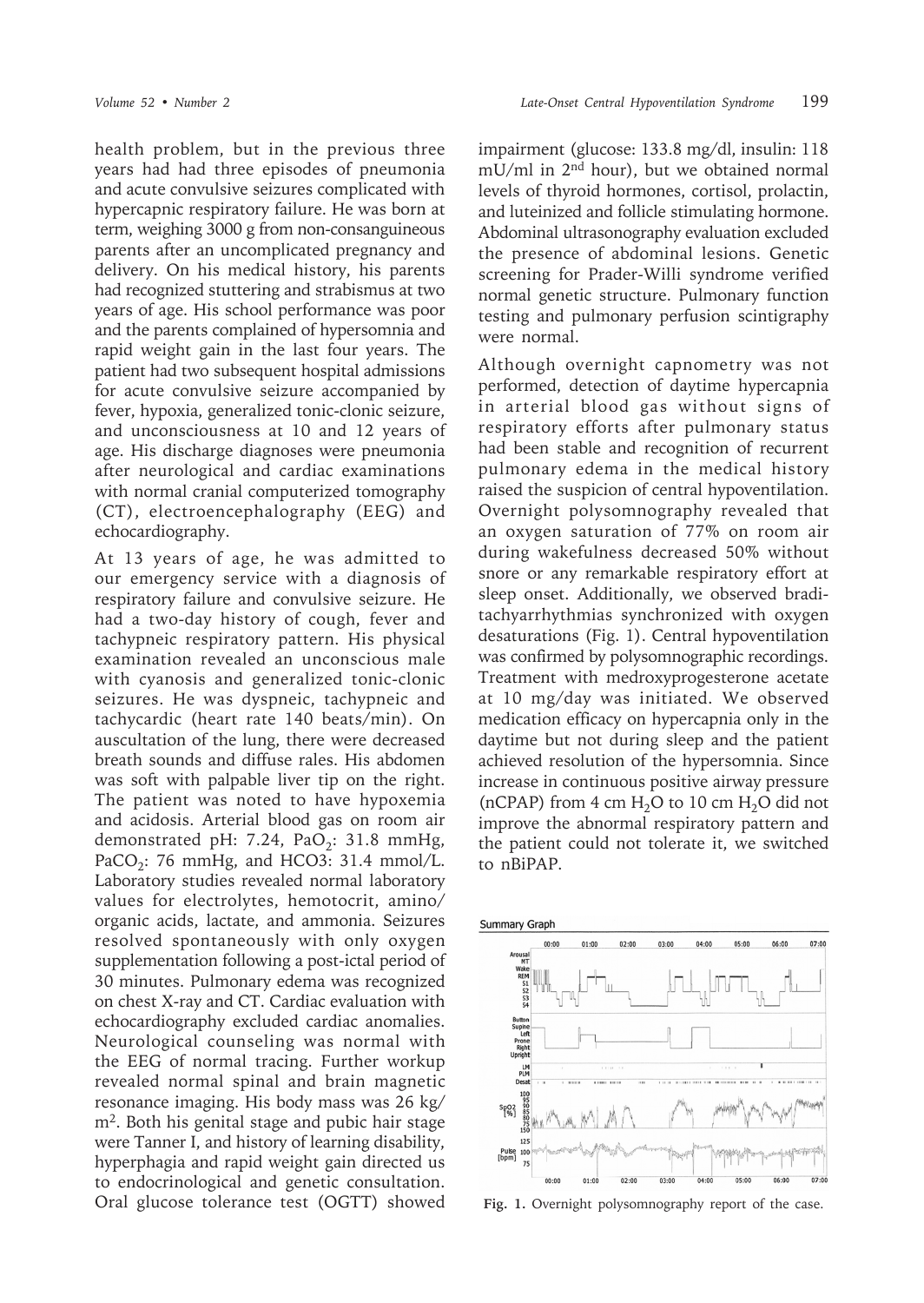His nBiPAP settings at an inspiratory positive airway pressure of 7 cm  $H_2O$  and expiratory positive airway pressure of 4 cm  $H_2O$  were noted to be effective. LO-CHS/HD was diagnosed and he was discharged to remain on nBiPAP at home. He is now 14 years old and treatment and follow-up have been successful.

## **Discussion**

Idiopathic central hypoventilation can be associated with variable clinical outcomes depending on age onset, associated disorders such as Hirschsprung disease and tumors of neural crest origin and HDs. HD is proposed to be a distinct entity among the clinical and genetic heterogeneous group of patients with late-onset central hypoventilation, referred to as LO-CHS/HD<sup>3,4</sup>. We determined the presence of central hypoventilation with variable increases in carbon dioxide saturation (60-80 mmHg) and bradi-tachyarrhythmias with different levels of oxygen saturation (30-77 mmHg) as described in LO-CHS6. The present study describes a patient with HD form of LO-CHS characterized by hyperphagia, rapid-onset obesity and hypersomnolence.

The most characteristic manifestations of LO-CHS/HD present in the first 10 years of life5. Typically, rapid-onset obesity, which began in early life due to sudden onset of HD, is the initial feature in these patients with normal growth, development and cognitive function until 1.5-4 years of age<sup>4</sup>. Alveolar hypoventilation is generally noted later in the course of the disease, with a mean of 1.5-3 years3,5. Our experience with the present case is consistent with a previous case report in which a previously well child aged 9 years demonstrated similar signs and symptoms with alveolar hypoventilation confirmed by polysomnograpy. Although there is a wide variation in the reported age at onset of alveolar hypoventilation and accompanying disorders, most emphasize younger ages of childhood, especially before 10 years. Alveolar hypoventilation was revealed at the age of 10 years but was diagnosed three years later in our patient. In particular, LO-CHS/HD is an uncommon but important group of respiratory control disorders in infants and children, and awareness of the existence of LO-CHS/HD

in older ages of childhood has led to the recognition of such patients, which can help to protect them from life-threatening problems.

Patients with LO-CHS/HD were reported to have highly variable endocrine dysfunctions, especially hyperphagia, water imbalance problems, adrenal insufficiencies, and puberty disorders mostly advocated to HD4,5. This patient had only hyperphagia and rapid-onset obesity, but we also demonstrated impaired glucose tolerance in the present study as a rare associated endocrine dysfunction of LO-CHS/HD.

Late-onset central hypoventilation syndrome with hypothalamic dysfunction (LO-CHS/ HD) is a less well known but potentially related condition of autonomic dysregulation, developmental and behavioral disorders and neurologic findings<sup>3-5</sup>. The most common autonomic dysregulation symptoms were ophthalmologic, such as papillary dysfunction and strabismus3,5. Significant developmental problems were reported in children with LO-CHS, especially in memory functions, communication and daily living skills<sup>7</sup>. These neurocognitive pathologies are also predominant in LO-CHS/HD and usually present at the onset of hypoventilation, but mental retardation seems to be especially notable in these cases<sup>3</sup>. The etiology is difficult to assess, such as whether or not all the clinical symptoms experienced in our case can be attributed to hypoventilation and/or HD or only the course of the disease. Moreover, seizure activities were identified in some previous reports and should be considered in LO-CHS/HD8,9. Ize-Ludlow et al.5 reported that 33% of patients had generalized tonic-clonic seizures at the time of initial diagnosis or associated with subsequent episodes of hypoxemia. Our patient had acute convulsive seizures with severe respiratory deteriorations especially during respiratory tract infections at 10 and 12 years of age. The episodes were considered to be pneumonia/ generalized tonic-clonic seizures, but were in retrospect proven to be lung congestion as a consequence of hypercapnia and hypoxemia. This confirms that hypoventilation may present with severe respiratory impairment during infectious events, and those patients should be considered at high risk for respiratory failure. Furthermore, clinicians should be aware of LO-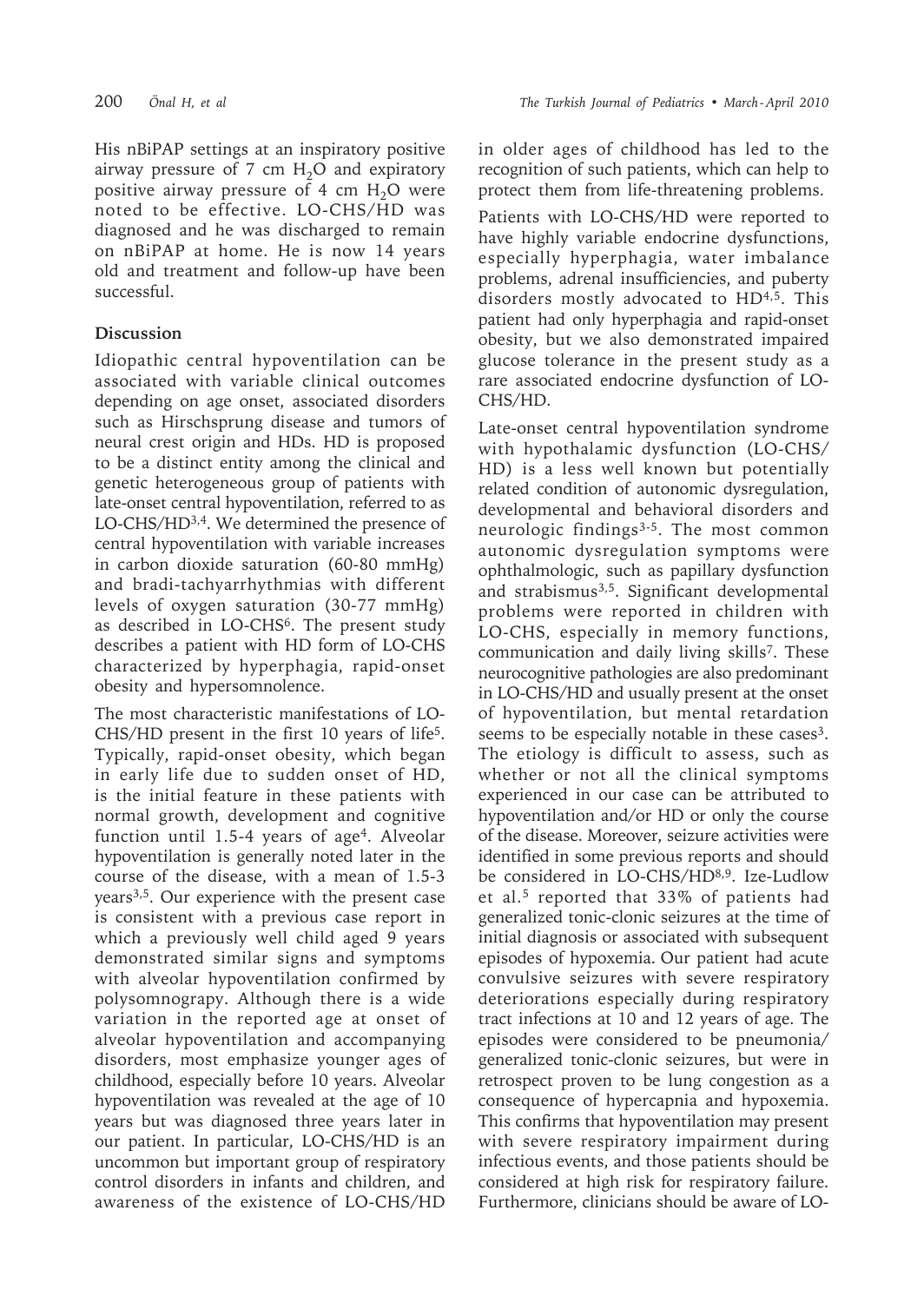CHS/HD in the presence of convulsive seizures with hypercapnia during recurrent respiratory complications in older ages of childhood.

Hypothalamic obesity with respiratory control abnormalities in the absence of a neuroanatomical lesion is also induced by Prader-Willi syndrome. Major clinical features of Prader-Willi syndrome include neonatal hypotonia with poor suck and poor weight gain in infancy, growth hormone insufficiency causing short stature, characteristic appearance, mental retardation, hypothalamic hypogonadism, childhood-onset obesity, and usually a demonstrable genetic disorder with the absence of expression of paternally inherited genes in the  $15q11.2-q13$  region<sup>10,11</sup>. LO-CHS/HD is clearly distinguishable from Prader-Willi syndrome based on both clinic and genetic evaluation, as determined in our case3,4.

Treatment modalities are still under discussion in alveolar hypoventilation syndromes. Respiratory stimulants such as theophylline, dexamphetamine and clomipramine are proposed to have limited value in current therapeutic procedures<sup>4,8,9,12,13</sup>. Milerad et al.<sup>14</sup> reported that medroxyprogesterone acetate was effective and even reduced assisted ventilation requirement in alveolar hypoventilation syndrome. We experienced the medication efficacy with medroxyprogesterone acetate only on hypercapnia in the daytime and found it unsuccessful in the disease management. Assisted ventilation methods such as positive pressure ventilation, negative pressure ventilation and diaphragmatic pacers seem to be the standard of practice in hypoventilation syndromes<sup>15</sup>. Noninvasive positive pressure ventilation in infancy and older children often ameliorates respiratory events and has been used in both acute and chronic respiratory failure<sup>16</sup>. Our patient suffering from chronic respiratory failure had hypercapnia during daytime and sleep. He was thus treated initially with nCPAP, but could not tolerate the high values. Nocturnal nBiPAP therapy was started and produced marked reduction in the respiratory disorders during sleep and daytime. Our LO-CHS/HD patient continues to use this form of ventilatory assistance without difficulties. We concluded that with proper noninvasive ventilation methods and adequate ventilatory support, these children can have good outcomes.

The conclusion from the current report is that there is a risk of fatal outcomes in children with LO-CHS/HD, but diagnosis may be underestimated due to the expression of this syndrome. We believe our case is worthy of particular attention because of the rarity of this condition in older ages of childhood and in view of our successful treatment experience of LO-CHS/HD in childhood.

## **REFERENCES**

- 1. [No authors listed]. Idiopathic congenital central hypoventilation syndrome: diagnosis and management. American Thoracic Society. Am J Respir Crit Care Med 1999; 160: 368-373.
- 2. Trang H, Laudier B, Trochet D, et al. PHOX2B gene mutation in a patient with late-onset central hypoventilation. Pediatr Pulmonol 2004; 38: 349– 351.
- 3. De Pontual L, Trochet D, Caillat-Zucman S, et al. Delineation of late onset hypoventilation associated with hypothalamic dysfunction syndrome. Pediatr Res 2008; 64: 689-694.
- 4. Katz ES, McGrath S, Marcus CL. Late-onset central hypoventilation with hypothalamic dysfunction: a distinct clinical syndrome. Pediatr Pulmonol 2000; 29: 62-68.
- 5. Ize-Ludlow D, Gray JA, Sperling MA, et al. Rapid-onset obesity with hypothalamic dysfunction, hypoventilation, and autonomic dysregulation presenting in childhood. Pediatrics 2007; 120: 179-188.
- 6. Parodi S, Baglietto MP, Prato AP, et al. A novel missense mutation in the PHOX2B gene is associated with late onset central hypoventilation syndrome. Pediatr Pulmonol 2008; 43: 1036-1039.
- 7. Ruof H, Hammer J, Tillmann B, Ghelfi D, Weber P. Neuropsychological, behavioral, and adaptive functioning of Swiss children with congenital central hypoventilation syndrome. J Child Neurol 2008; 23: 1254-1259.
- 8. Proulx F, Weber ML, Collu R, Lelièvre M, Larbrisseau A, Delisle M. Hypothalamic dysfunction in a child: a distinct syndrome? Report of a case and review of the literature. Eur J Pediatr 1993; 152: 526-529.
- 9. Frank Y, Kravath RE, Inoue K, et al. Sleep apnea and hypoventilation syndrome associated with acquired nonprogressive dysautonomia: clinical and pathological studies in a child. Ann Neurol 1981; 10: 18-27.
- 10. Gunay-Aygun M, Schwartz S, Heeger S, O'Riordan MA, Cassidy SB. The changing purpose of Prader-Willi syndrome clinical diagnostic criteria and proposed revised criteria. Pediatrics 2001; 108: E92.
- 11. Cassidy SB, Driscoll DJ. Prader-Willi syndrome. Eur J Hum Genet 2009; 17: 3-13.
- 12. Del Carmen Sanchez M, Lopez-Herce J, Carrillo A, et al. Late onset central hypoventilation syndrome. Pediatr Pulmonol 1996; 21: 189-191.